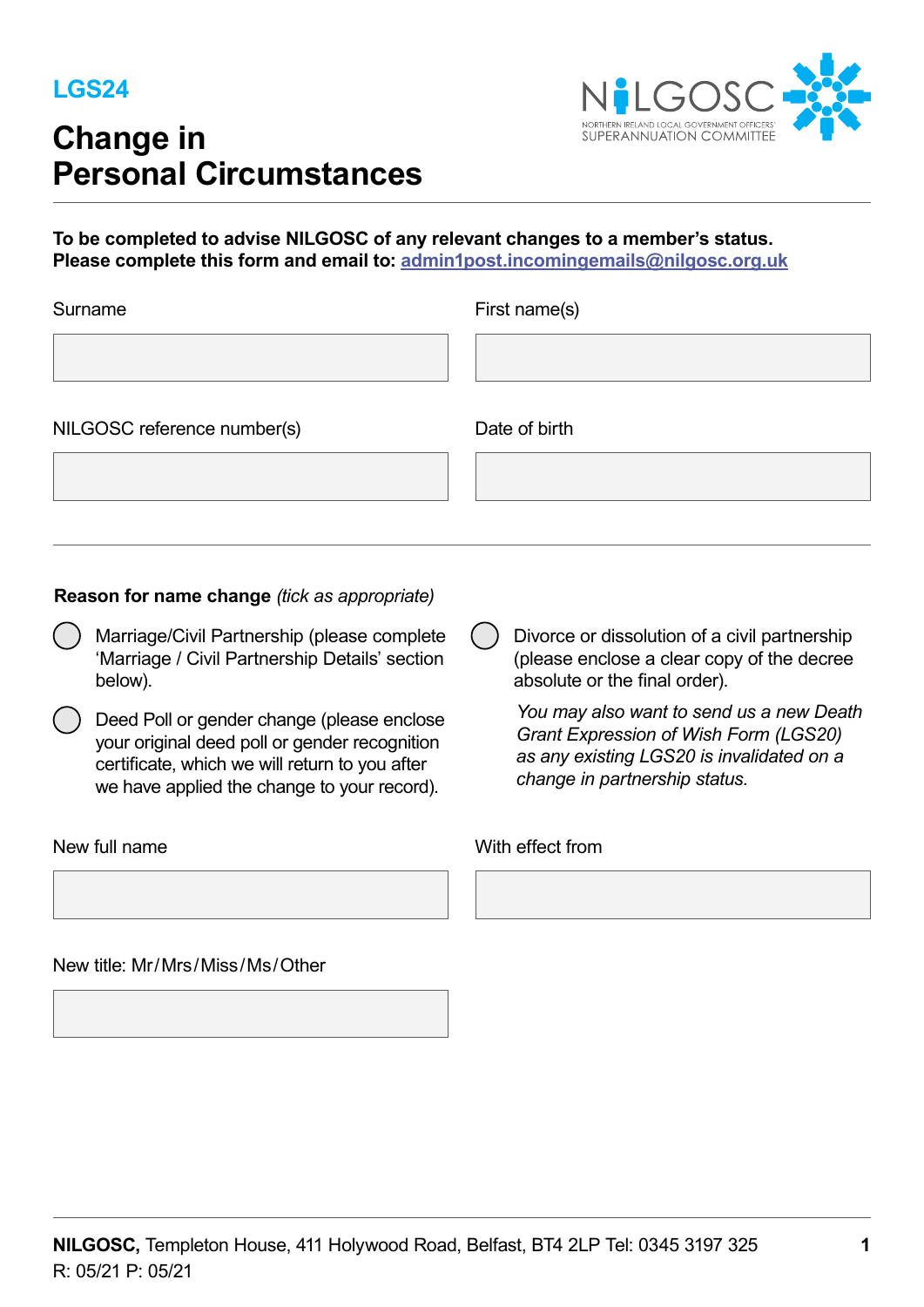# **LGS24 Change in Personal Circumstances**



### **Marriage/Civil partnership details**

Date of marriage/civil partnership Date of birth of spouse/civil partner

**Change of address** *(you can also advise NILGOSC of an address change by telephone/email or you can update on My NILGOSC Pension Online*)

New address

| New postcode |  |
|--------------|--|

#### Previous address

| Previous postcode |  |
|-------------------|--|

**Change of email address** *(you can also advise NILGOSC of an email address change by telephone/email or you can update on My NILGOSC Pension Online*)

New email address